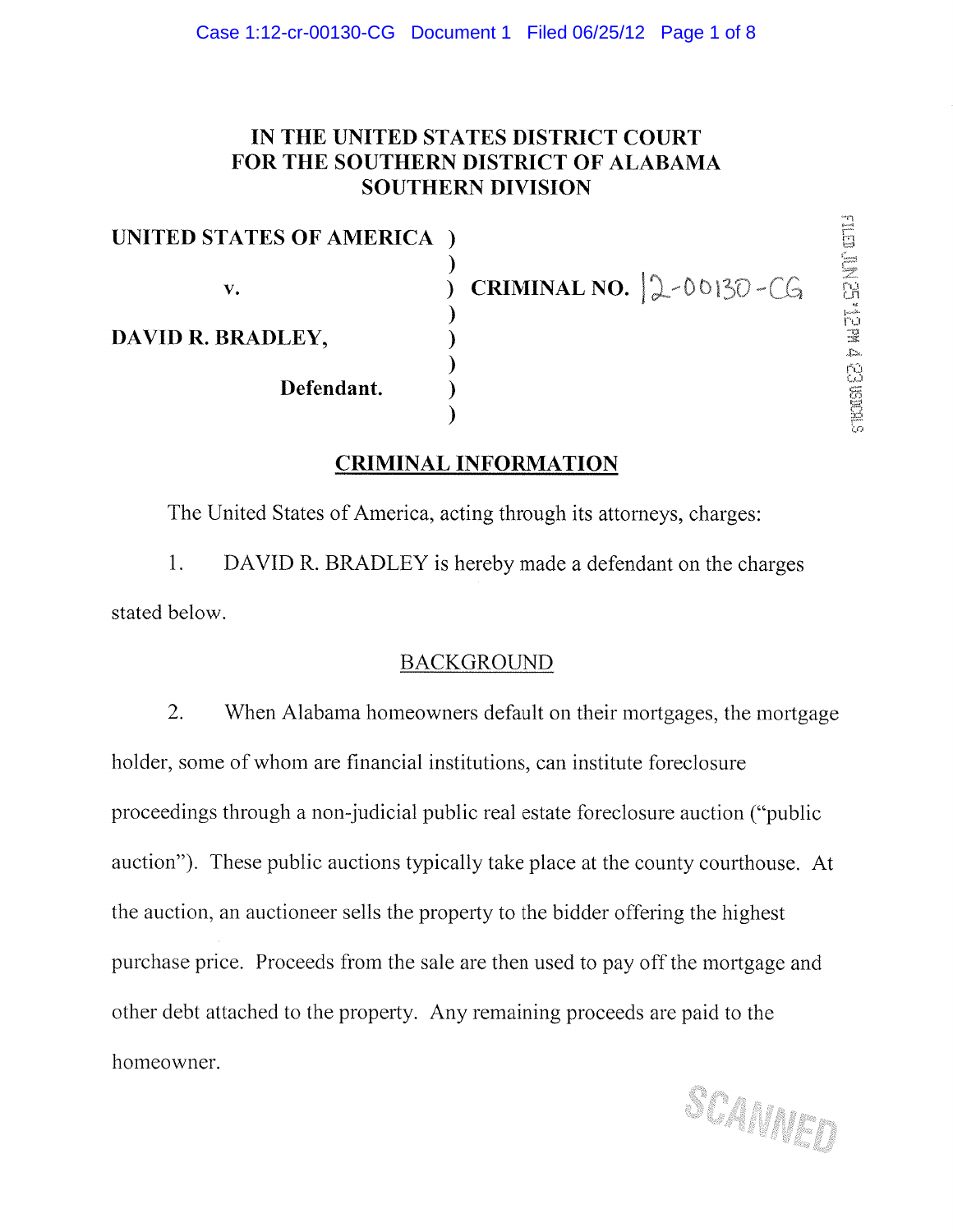#### DEFENDANT AND CO.CONSPIRATORS

3. During the period covered by this Information, the defendant was engaged in the business of buying real estate at public auctions in the Southern District of Alabama and rehabilitating, selling, or renting the foreclosure properties for an economic benefit. Defendant engaged in this activity with his business partner, Co-Conspirator 1, and their affiliated companies.

4. Various entities and individuals, not made defendants in this Information, participated as co-conspirators in the offenses charged herein and performed acts and made statements in furtherance thereof.

#### **COUNT ONE - BID-RIGGING CONSPIRACY**

#### $(15 \text{ U.S.C. }$ § 1)

5. Each and every allegation contained in Paragraphs 1-4 of this Information is hereby realleged as if fully set forth in this Count.

#### DESCRIPTION OF THE OFFENSE

6. Beginning at least as early as June 2003, and continuing thereafter until at least September 2008, the exact dates being unknown to the United States, the defendant DAVID R. BRADLEY and co-conspirators entered into and engaged in a combination and conspiracy to suppress and restrain competition by rigging bids to obtain selected properties offered at public auctions in the Southern District of Alabama ("rigged foreclosure properties"), in unreasonable restraint of interstate

 $\mathbf{2}$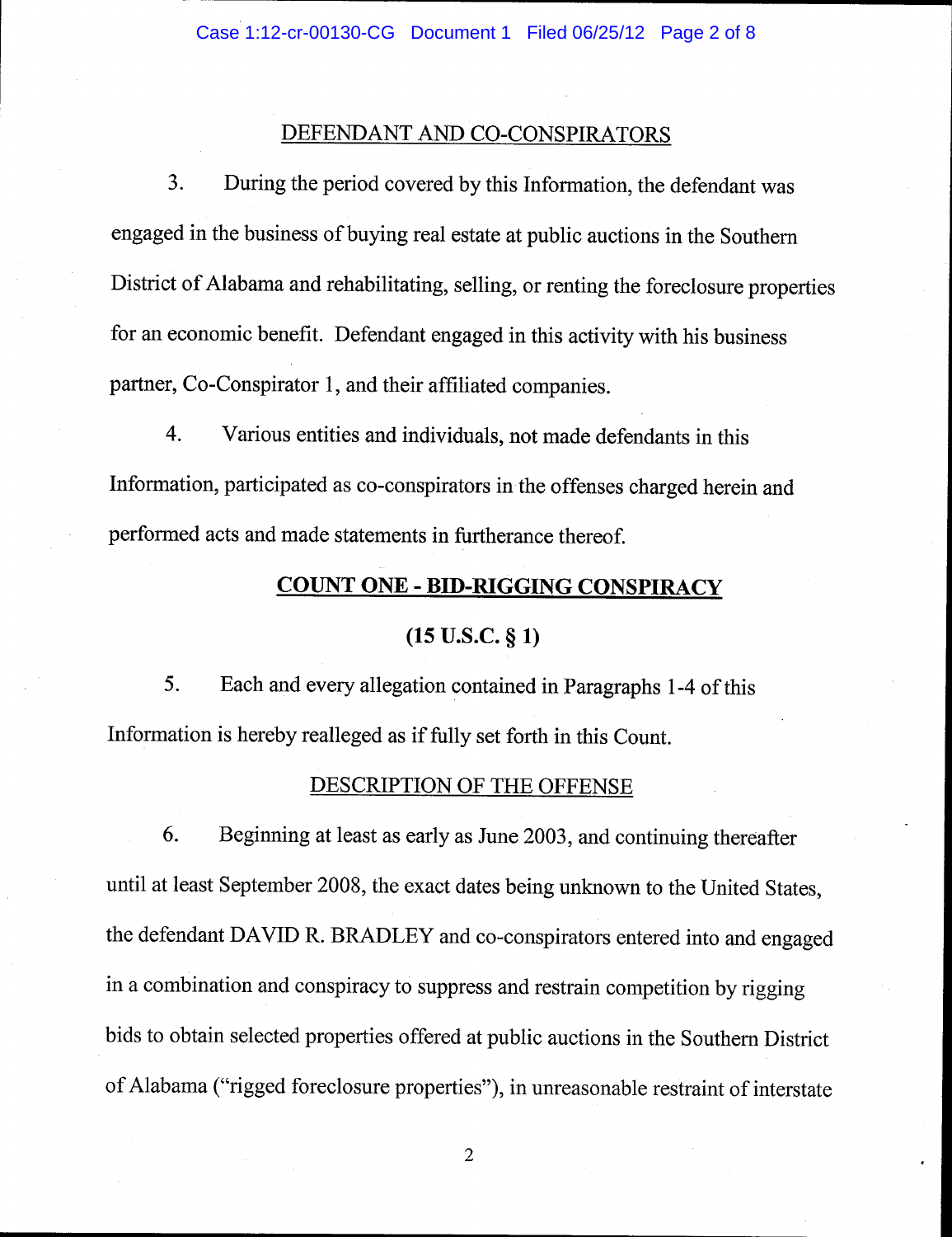trade and commerce, in violation of the Sherman Act, Title 15, United States Code, Section 1.

7. The charged combination and conspiracy consisted of a continuing agreement, understanding, and concert of action among the defendant and coconspirators, to suppress competition by agreeing to refrain from or stop bidding against each other to purchase rigged foreclosure properties at non-competitive prices.

#### MEANS AND METHODS OF THE CONSPIRACY

8. For the purpose of forming and carrying out the charged combination and conspiracy, the defendant and co-conspirators did those things that they combined and conspired to do, including, among other things:

a. agreeing not to compete against each other to purchase rigged foreclosure properties;

b. designating which co-conspirator would bid on the rigged foreclosure properties and which co-conspirators would refrain from bidding; and

c. refraining from or stopping bidding for rigged foreclosure properties.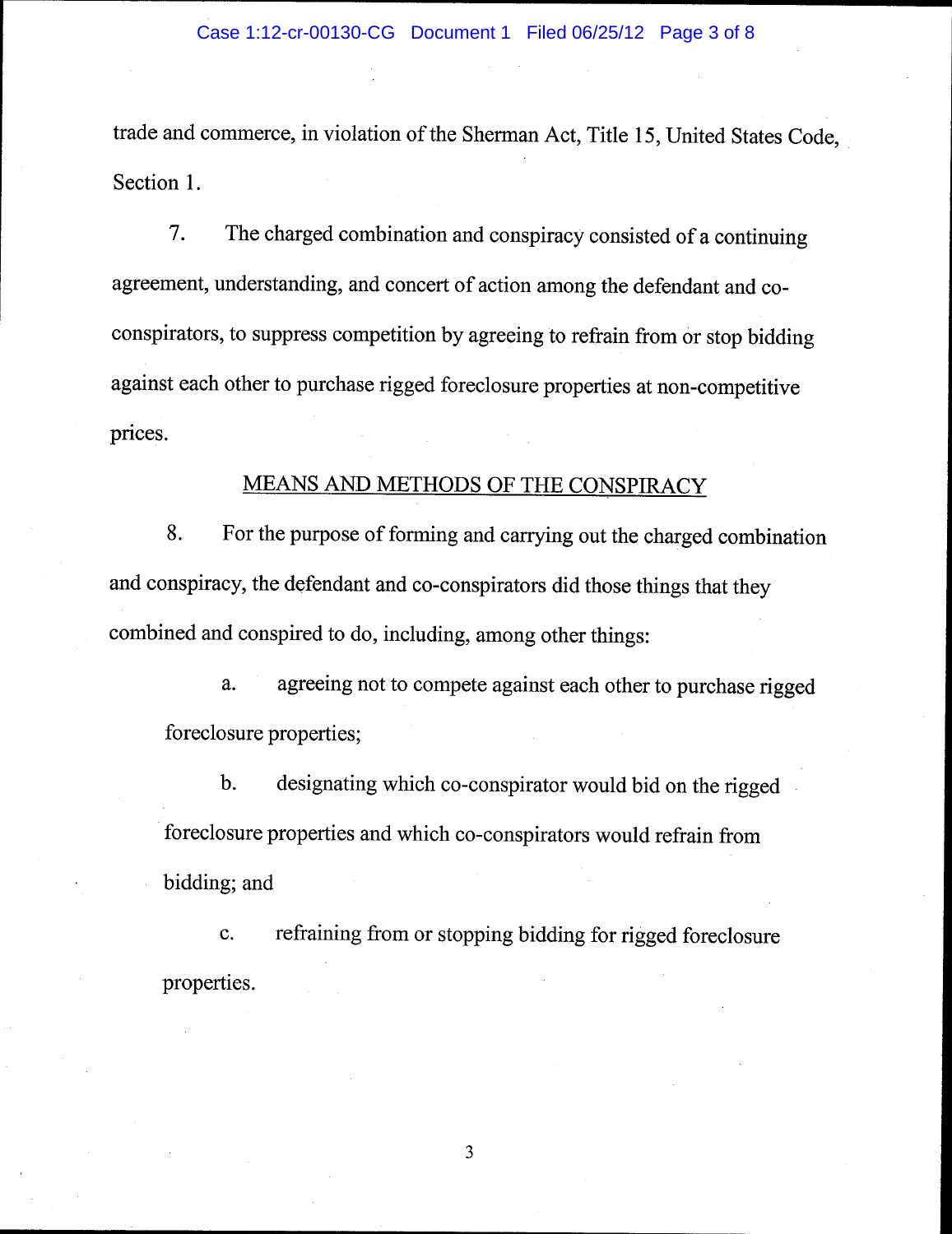#### TRADE AND COMMERCE

9. During the period covered by this Count, the business activities of the defendant and his co-conspirators that are the subject of this Count were within the flow of, and substantially affected, interstate trade and commerce. For example, financial institutions located in states other than Alabama received proceeds from the public auctions that were subject to the bid-rigging conspiracy.

#### JURISDICTION AND VENUE

10. The combination and conspiracy charged in this Count was carried out, in part, in the Southern District of Alabama, within the five years preceding the filing of this Information.

ALL IN VIOLATION OF TITLE 15, UNITED STATES CODE, SECTION 1.

# COUNT TWO - CONSPIRACY TO COMMIT MAIL FRAUD (18 U.S.C. g 1349)

The United States further charges:

11. Each and every allegation contained in Paragraphs 1-4 of this Information is hereby realleged as if fully set forth in this count.

#### DESCRIPTION OF THE OFFENSE

12. Beginning at least as early as June 2003, and continuing thereafter until at least September 2008, the exact dates being unknown to the United States,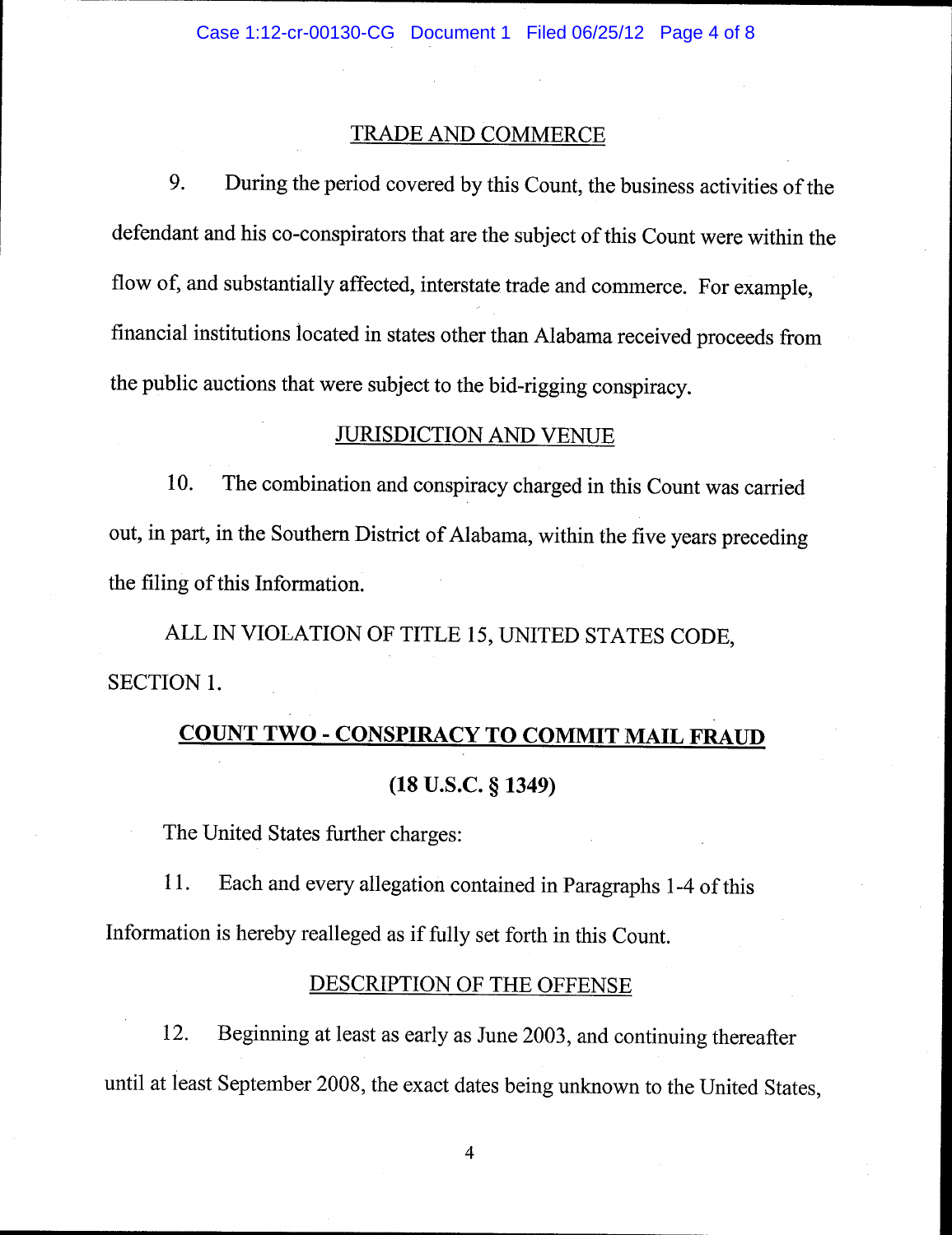in the Southern District of Alabama and elsewhere, the defendant DAVID R. BRADLEY and co-conspirators did willfully and knowingly combine, conspire, and agree with each other to violate Title 18, United States Code, Section 134I, namely, to knowingly devise and intend to devise and participate in a scheme and artifice to defraud financial institutions, homeowners, and others with a legal interest in rigged foreclosure properties, and to obtain money and property from financial institutions, homeowners, and others with a legal interest in rigged foreclosure properties by means of materially false and fraudulent pretenses, representations, or promises.

13. The objects of the conspiracy were, among other things, to fraudulently acquire title to rigged foreclosure properties at artificially suppressed prices; to make payoffs to and receive payoffs from co-conspirators; and to divert money away from financial institutions, homeowners, or others with a legal interest in rigged foreclosure properties.

#### MEANS AND METHODS OF THE CONSPIRACY

14. For the purpose of forming and carrying out the charged combination and conspiracy, the defendant and co-conspirators did those things that they combined and conspired to do, including, among other things:

a. purchasing rigged foreclosure properties at public auctions at artificially suppressed prices;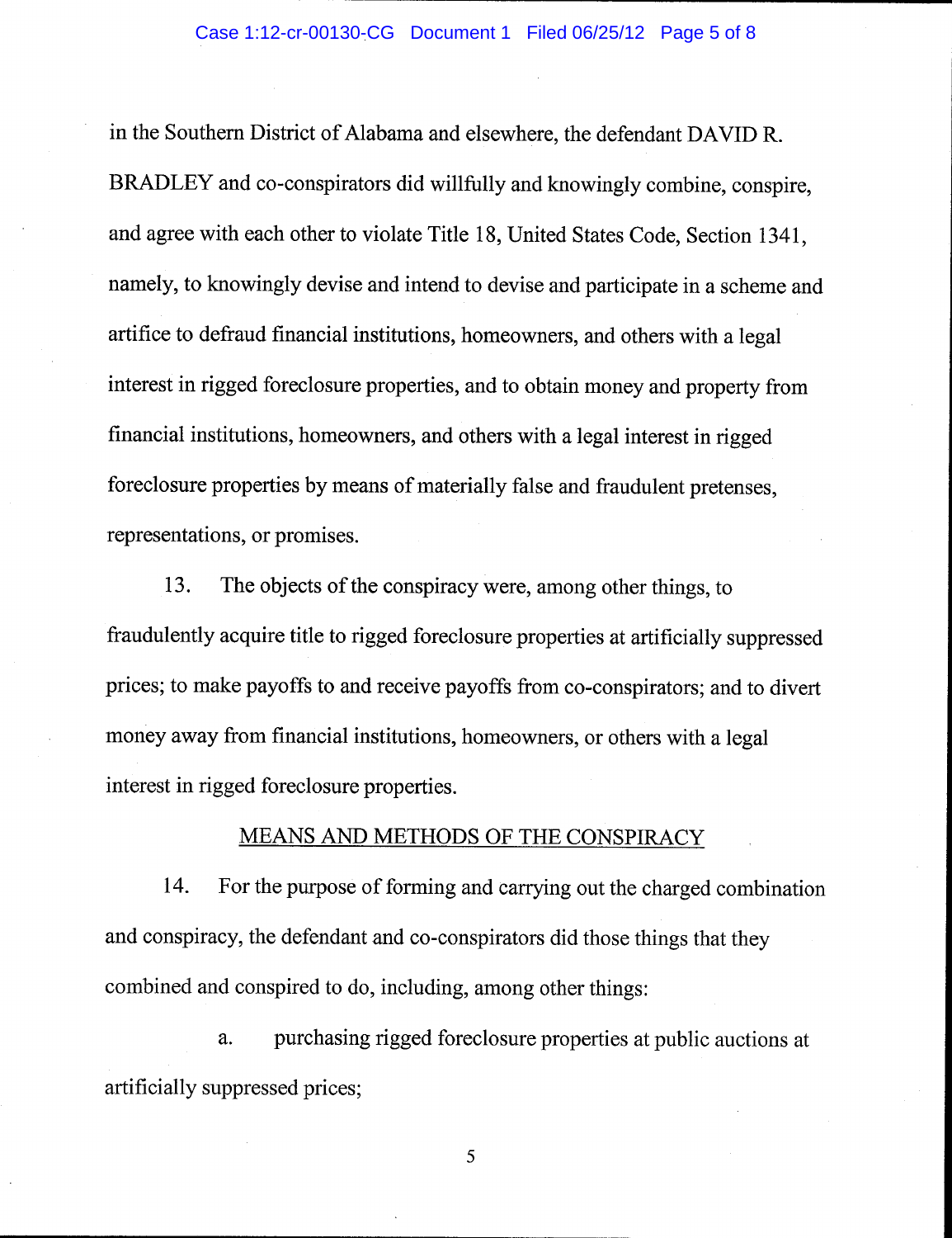b. negotiating payoffs with one or more co-conspirators in exchange for the agreements not to compete at public auctions;

c. conducting secret, second auctions, open only to members of the conspiracy, to bid for title to rigged foreclosure properties;

d. awarding rigged foreclosure properties to co-conspirators who submitted the highest bids at the secret, second auctions;

e. in some cases, transferring title to rigged foreclosure properties into the names of the co-conspirators who submitted the highest bids at the secret, second auctions;

f. distributing payoffs to co-conspirators that otherwise would have gone to financial institutions, homeowners, and others with a legal interest in the rigged foreclosure properties, in an amount based on a predetermined formula agreed upon by the members of the conspiracy or through direct negotiations between co-conspirators;

g. making and causing to be made materially false and misleading pretenses or representations to trustees and others involved in the auction and sale of the rigged foreclosure properties; and

h. causing artificially suppressed purchase prices to be reported and paid to financial institutions and others with a legal interest in rigged foreclosure properties.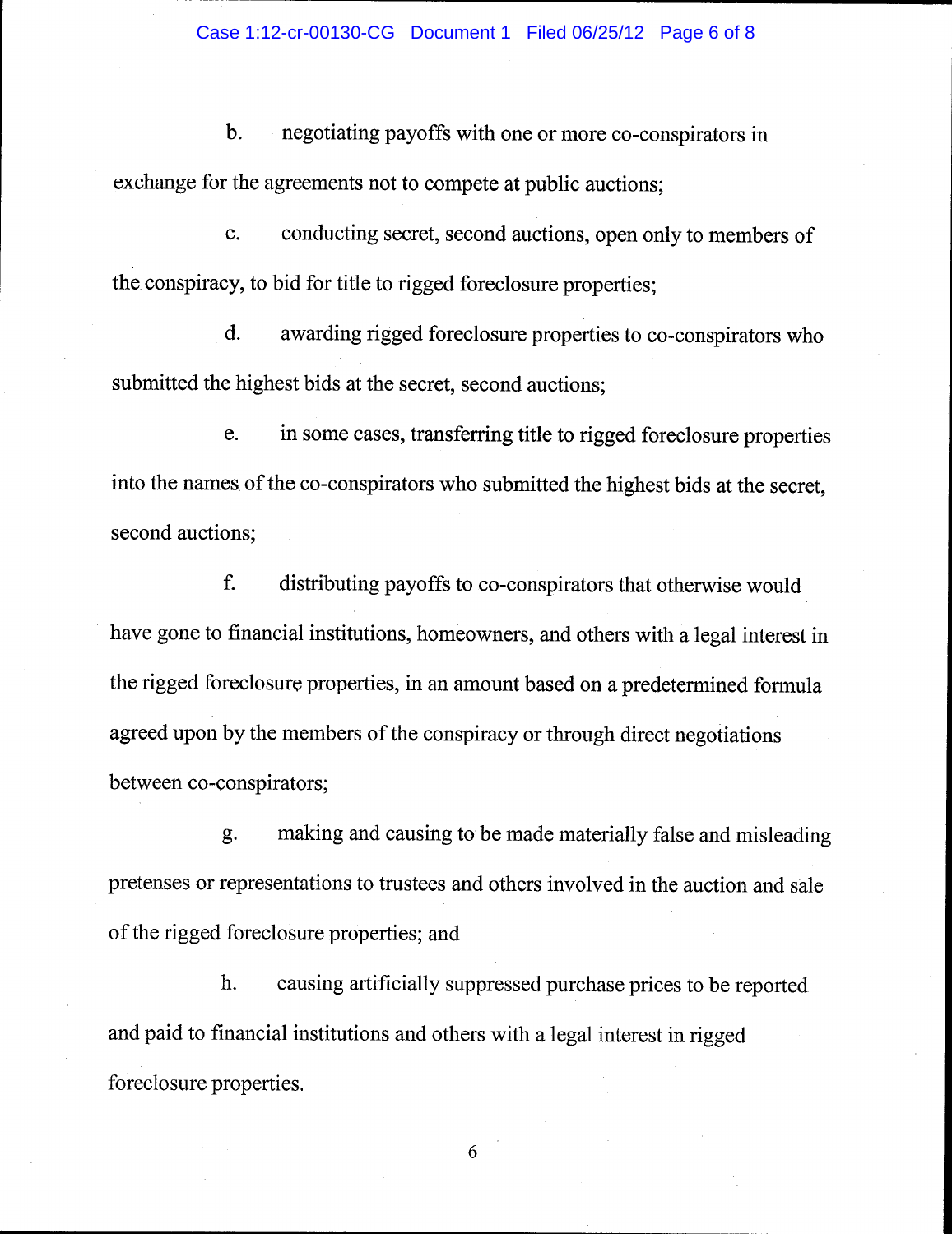15. For the purpose of executing the scheme or artifice to defraud or attempting to do so, the defendant and co-conspirators knowingly used and caused to be used the United States Postal Service and any private or commercial interstate carrier, in violation of Title 18, United States Code, Section 1349. For example, the defendant and co-conspirators did, among other things, cause foreclosure deeds and other documents granting title to rigged foreclosure properties to be sent or delivered by the United States Postal Service or private or commercial interstate carriers. Mailings such as these were knowingly caused by the defendant and his co-conspirators and were foreseeable to the defendant and his co-conspirators in the ordinary course of business.

#### OVERT ACTS

16. In furtherance of the conspiracy and to effect the illegal objects thereof, the defendant and co-conspirators committed overt acts in the Southern District of Alabama and elsewhere, including, but not limited to, those acts stated in Paragraphs 14 and 15 of this Count.

#### JURISDICTION AND VENUE

17. The combination, conspiracy, and agreement charged in this Count was formed, in part, and carried out, in part, in the Southern District of Alabama, within the five years preceding the filing of this Information.

 $\overline{7}$